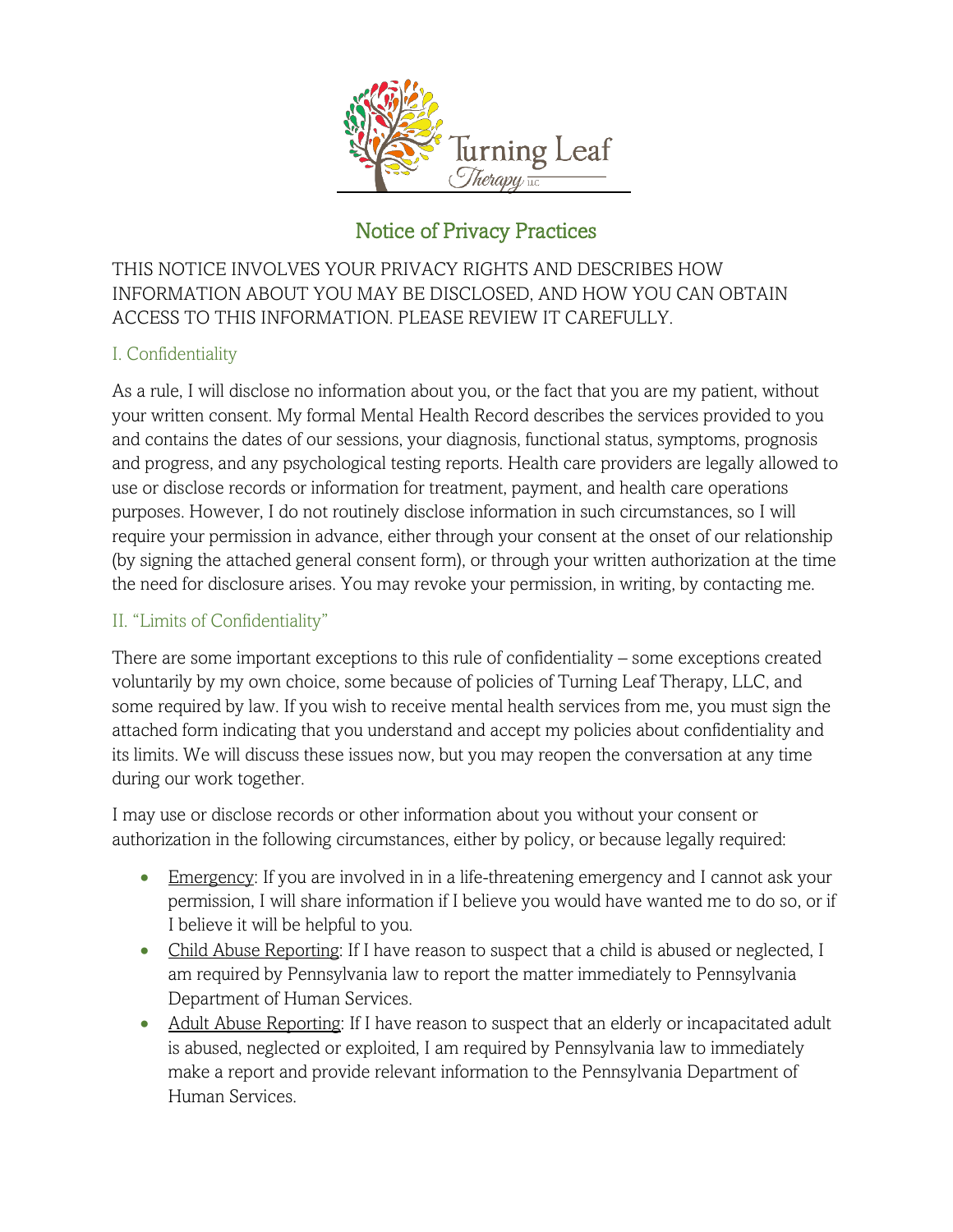

- Court Proceedings: If you are involved in a court preceding and a request is made for information about your diagnosis and treatment and the records thereof, such information is privileged under state law, and I will not release information unless you provide written authorization or a judge issues a court order. If I receive a subpoena for records or testimony, I will notify you so you can seek legal representation.
- Serious Threat to Health or Safety: Under Pennsylvania law, if I am engaged in my professional duties and you communicate to me a specific and immediate threat to cause serious bodily injury or death, to an identified or to an identifiable person, and I believe you have the intent and ability to carry out that threat immediately or imminently, I am legally required to take steps to protect third parties. These precautions may include 1) warning the potential victim(s), or the parent or guardian of the potential victim(s), if under 18, 2) notifying a law enforcement officer, or 3) seeking your hospitalization. By my own policy, I may also use and disclose medical information about you when necessary to prevent an immediate, serious threat to your own health and safety. If you become a party in a civil commitment hearing, I can be required to provide your records to the magistrate, your attorney or guardian ad litem, a CSB evaluator, or a law enforcement officer, whether you are a minor or an adult.
- Workers Compensation: If you file a worker's compensation claim, I am required by law, upon request, to submit your relevant mental health information to you, your employer, the insurer, or a certified rehabilitation provider.

Other uses and disclosures of information not covered by this notice or by the laws that apply to me will be made only with your written permission.

### III. Patient's Rights and Provider's Duties:

- Right to Request Restrictions-You have the right to request restrictions on certain uses and disclosures of protected health information about you. You also have the right to request a limit on the medical information I disclose about you to someone who is involved in your care or the payment for your care. If you ask me to disclose information to another party, you may request that I limit the information I disclose. However, I am not required to agree to a restriction you request. To request restrictions, you must make your request in writing, and tell me: 1) what information you want to limit; 2) whether you want to limit my use, disclosure or both; and 3) to whom you want the limits to apply.
- Right to Receive Confidential Communications by Alternative Means and at Alternative Locations — You have the right to request and receive confidential communications of PHI by alternative means and at alternative locations. (For example, you may not want a family member to know that you are seeing me. Upon your request, I will send your bills to another address. You may also request that I contact you only at work, or that I do

*Turningleaftherapyservices.com*  (215) 399 - 4128

Page  $\mathrel{\sim}$